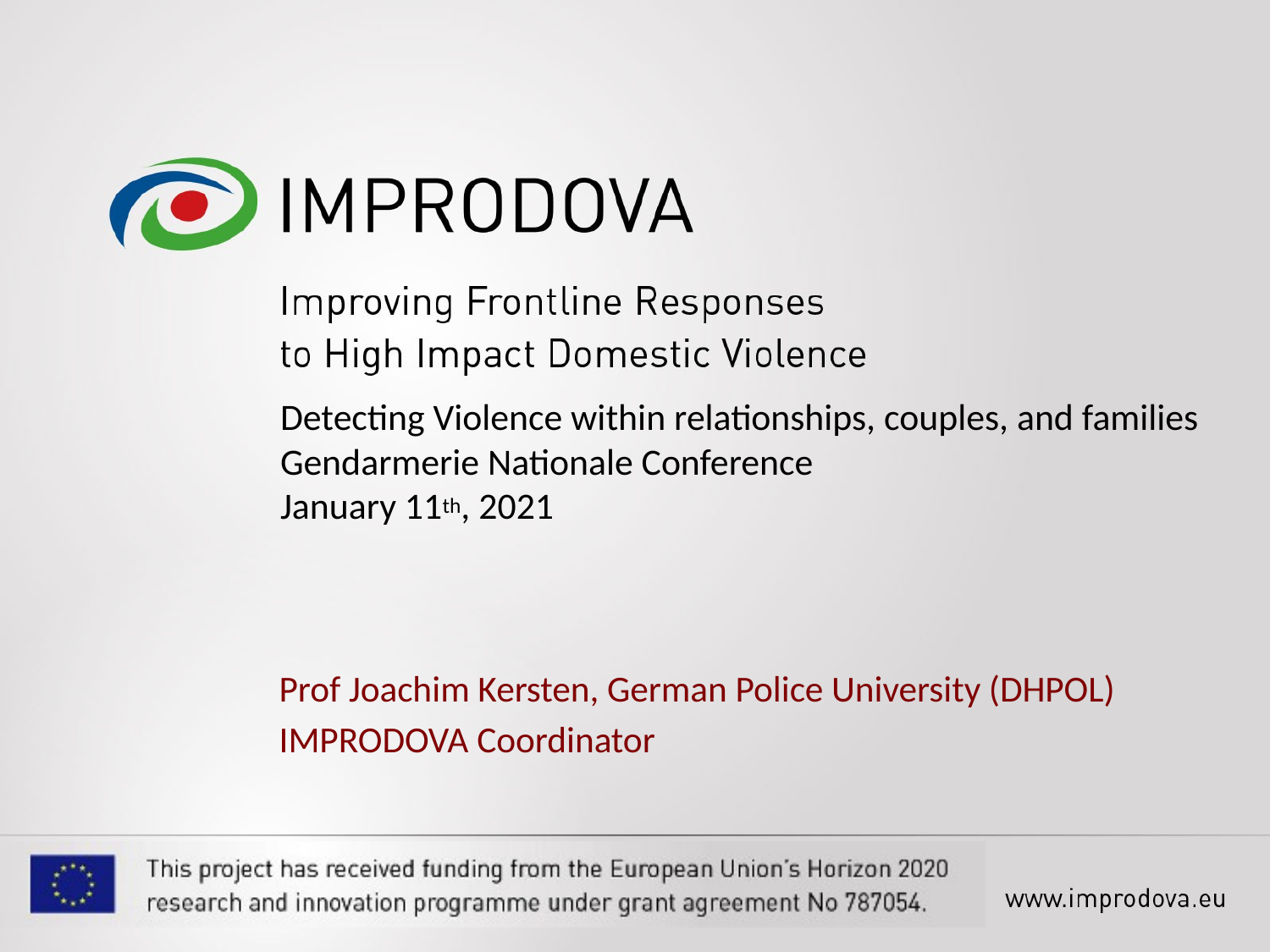Victimization surveys: Percentage of females with experience of DV victimization since age 15

- Germany 35%
- Sweden 35%
- Finland 37%
- Denmark 55%
- Italy 29%

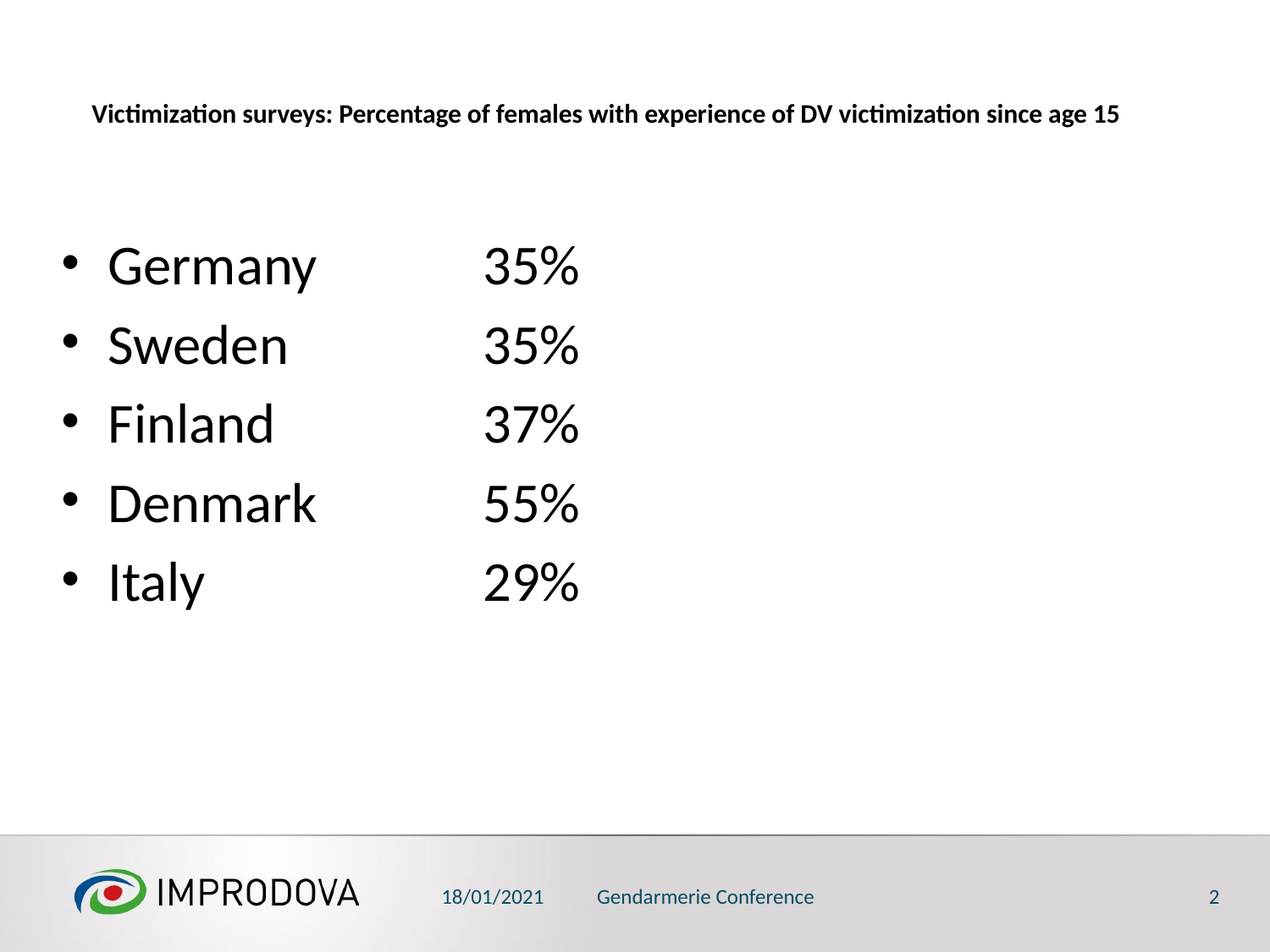# **Victim reporting and first line contact**

- Reporting: 66% did not come to the attention of police
- Germany: 15% France: 18%
- EU average: 20% UK: 25%
- Reporting to hospital, MD: 26%
- Reporting to police: 14%
- No faith in police that they would do anything

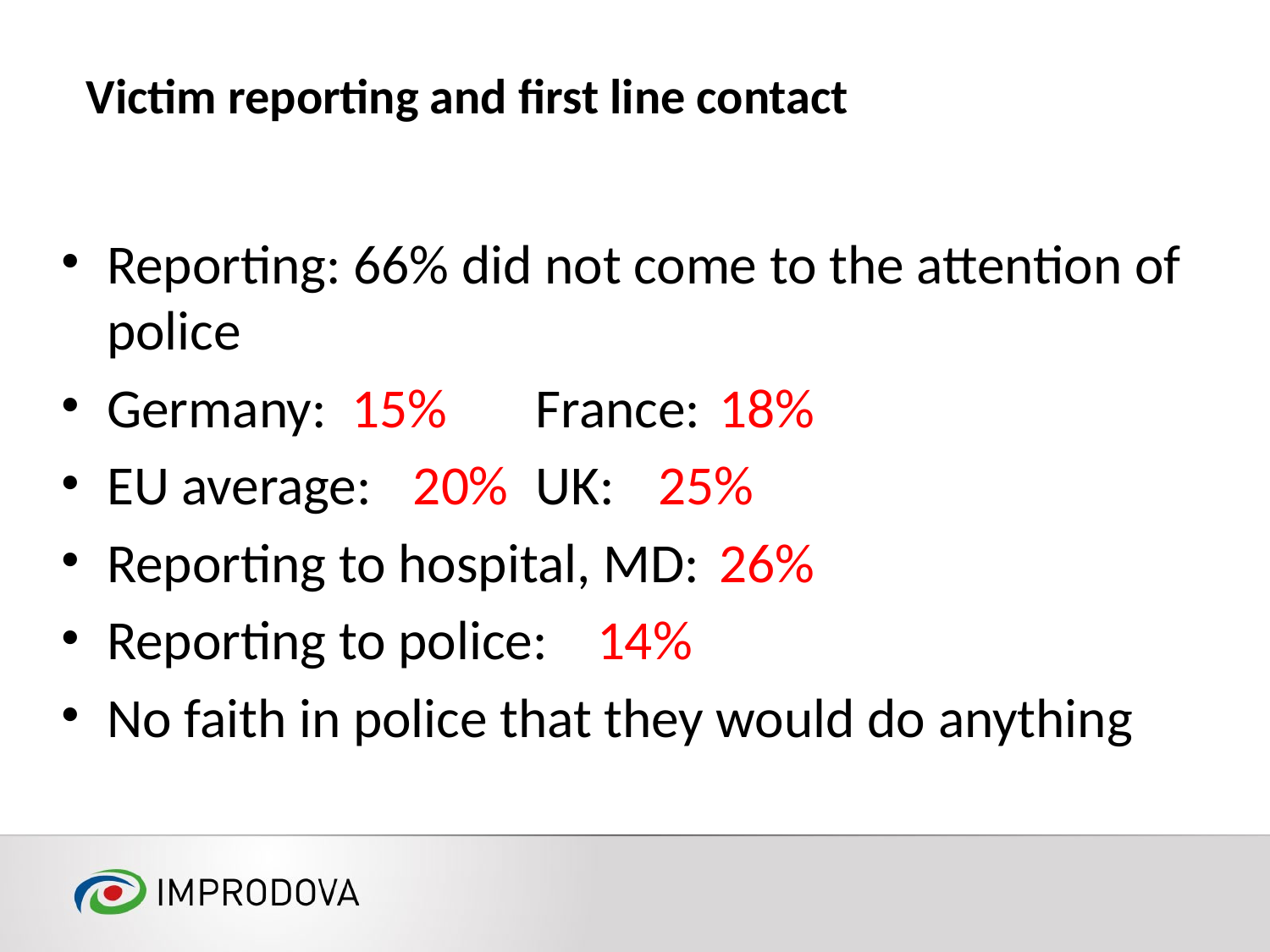#### **Needs of Victims**

- Unmet needs of DV victims:
- Someone to talk to: 33 54%
- Protection: 12 25%
- Practical help:  $13 21\%$

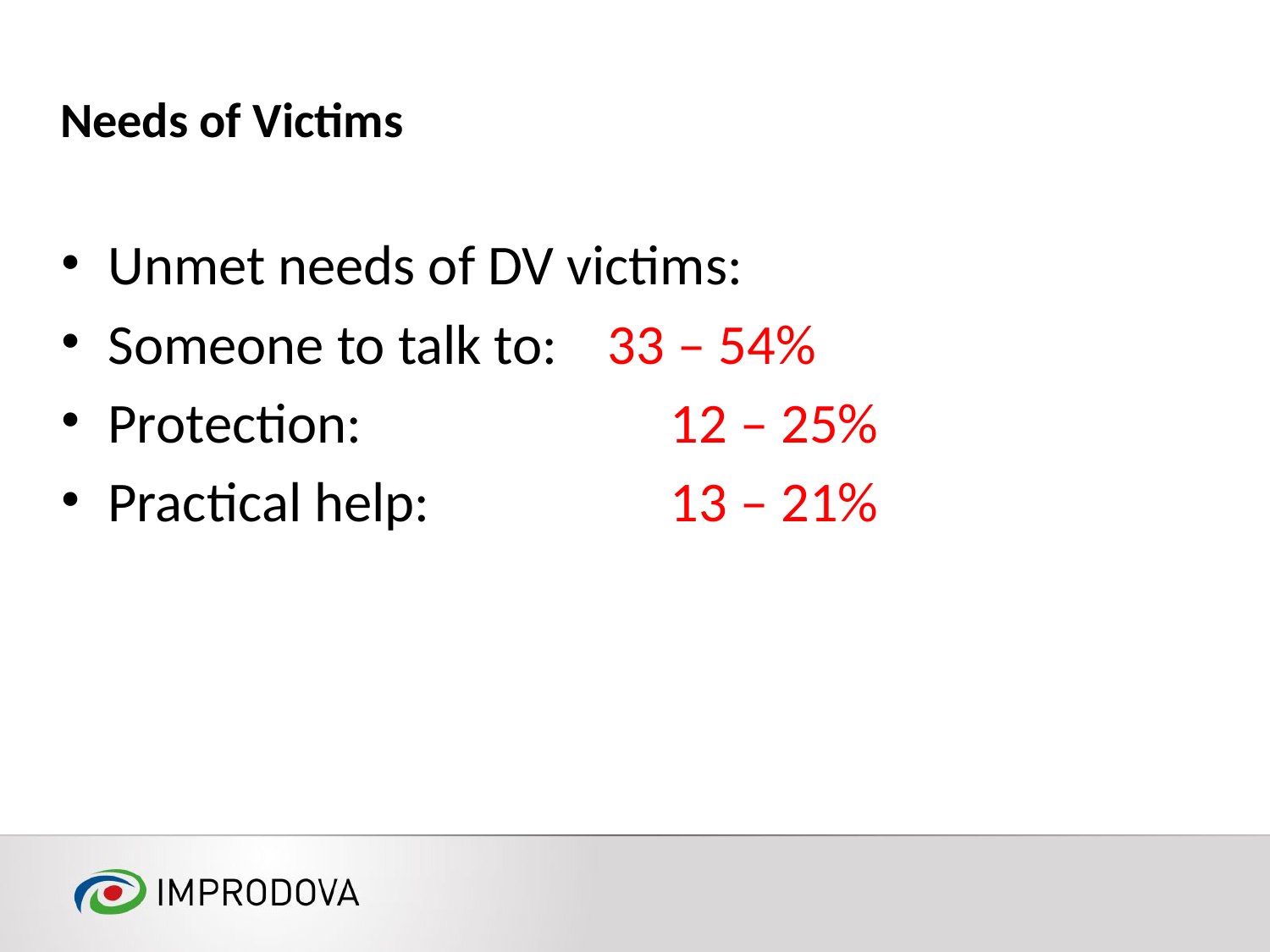#### **Domestic Violence: What is at stake?**

- The damage done: deaths, traumatization physical, psychological;
- Long term effects on brain and childhood development;
- Lockdown survey data: children even more afected than their mothers;
- Economic effects (lost days)

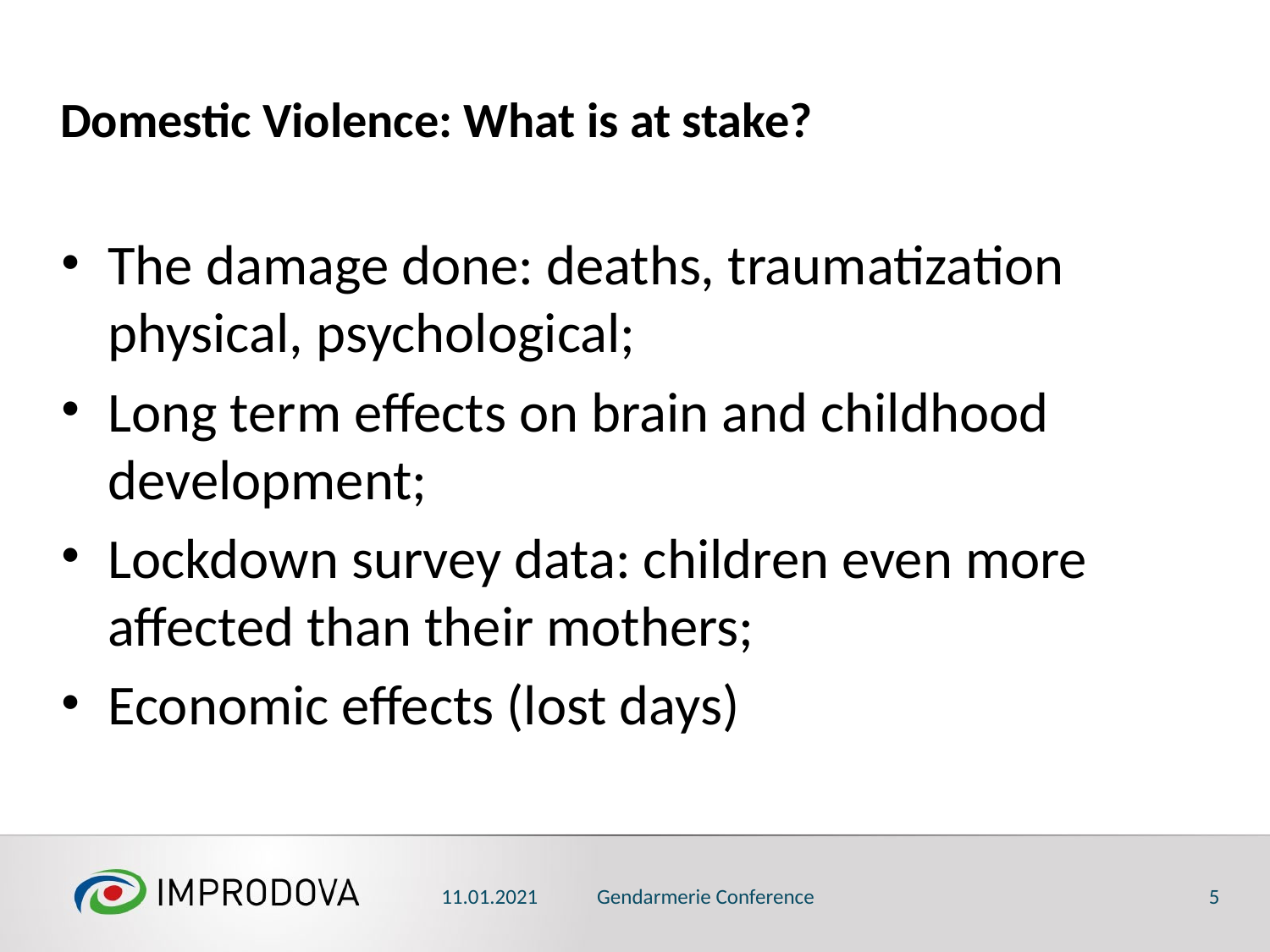#### **Domestic violence correlates**

- Gender/masculinity
- Culture of male dominance
- Religion
- Feminist discontent
- Loss of trust in police and state
- "Domestic terror" with many victims

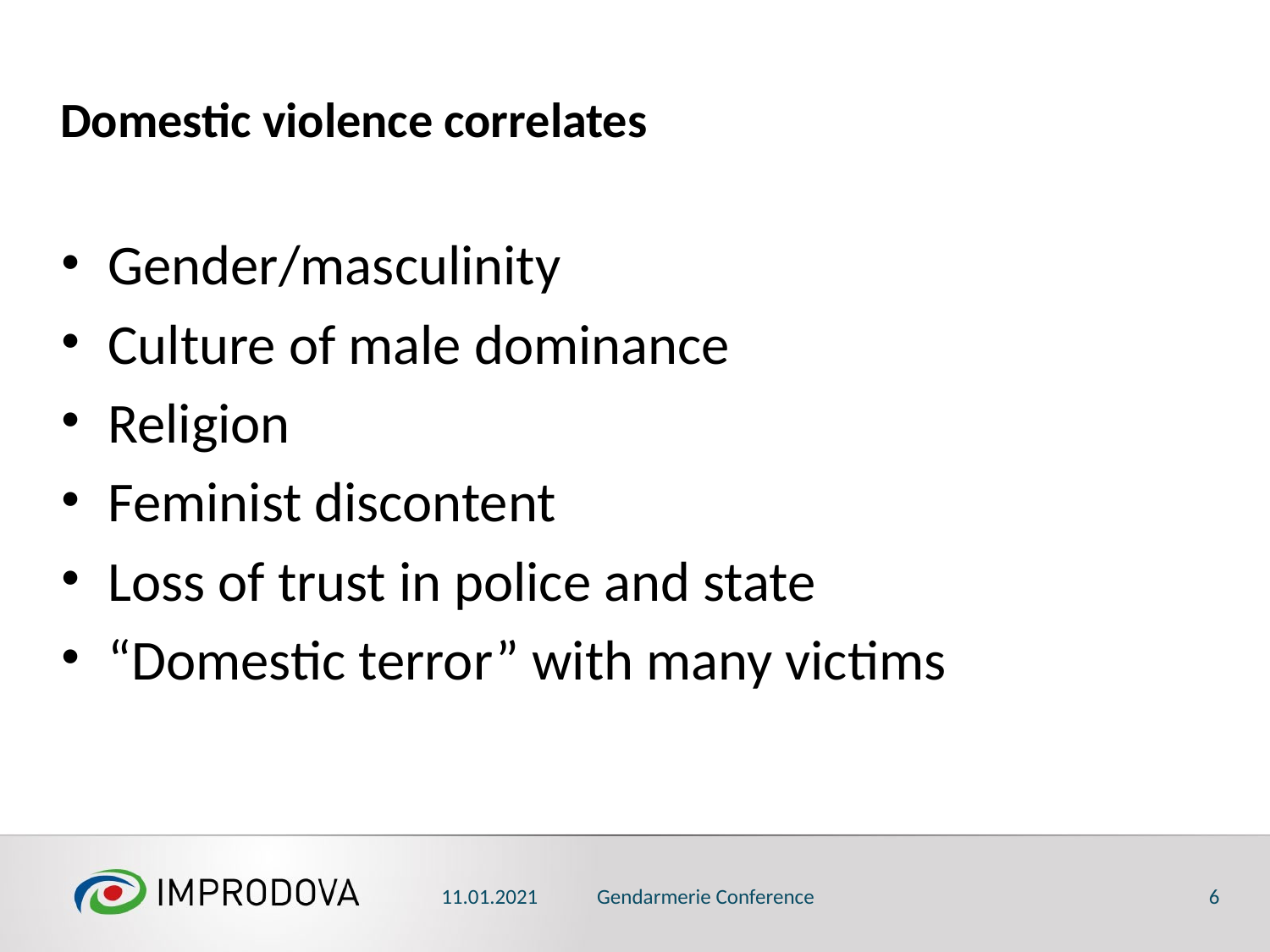#### **Factors and Circumstances**

- $\bullet$  Factors that contribute and are difficult to tackle: income, alcohol consumption, cultural factors that affect reporting (victims, families, community, witnesses);
- Factors that can be tackled: Communication skills of first line responders;
- Public awareness.

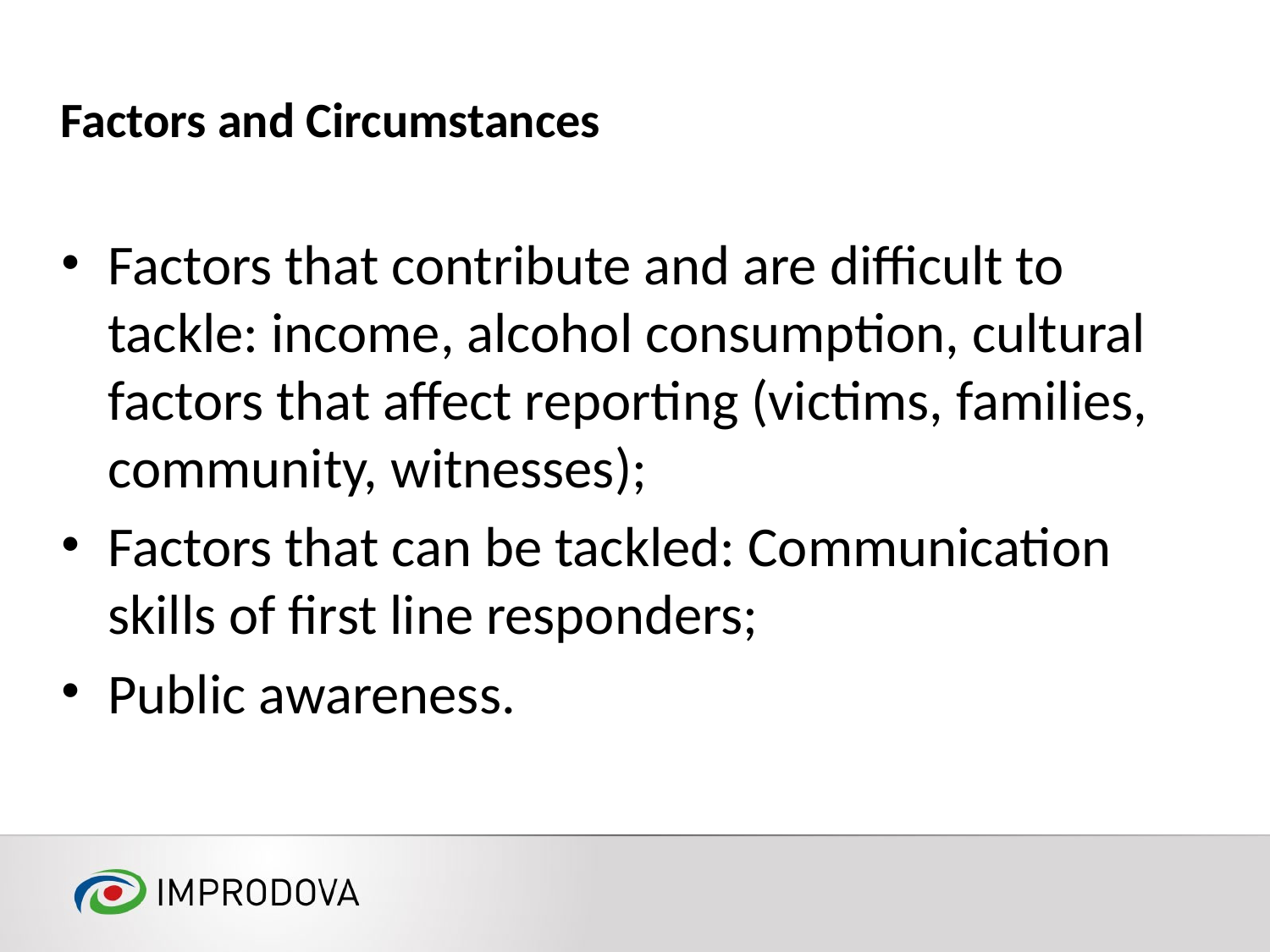#### **Countries of IMPRODOVA partners**





11.01.2021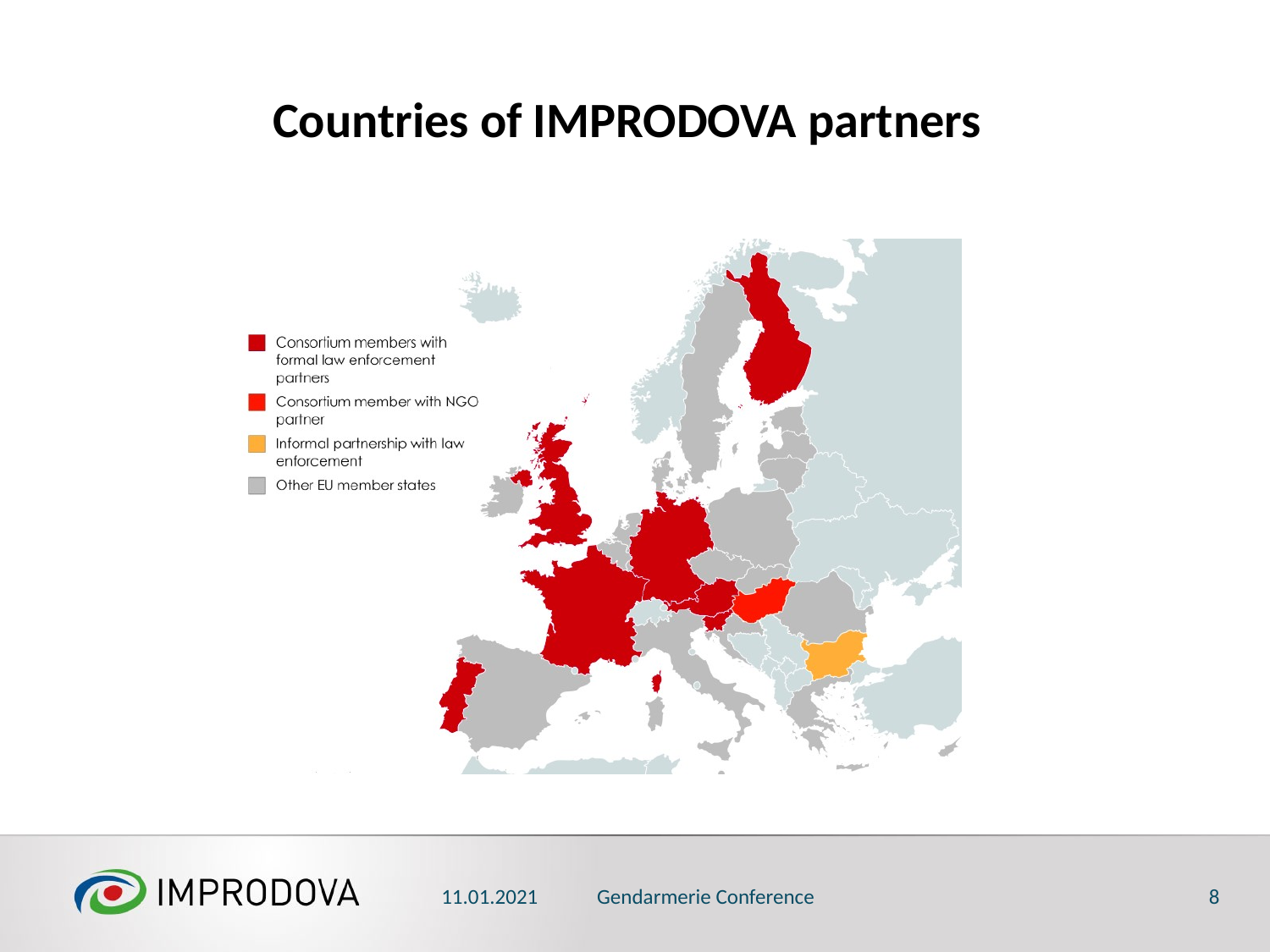#### **Project status: ,who is involved?'**

- 8 EU member states with 16 partners, including 5 police universities/colleges, 6 police organizations, medical science faculty, independent/national research, public health, NGO
- In November 2020: 31 months of research activity done
- Project extension from 36 to 40 months

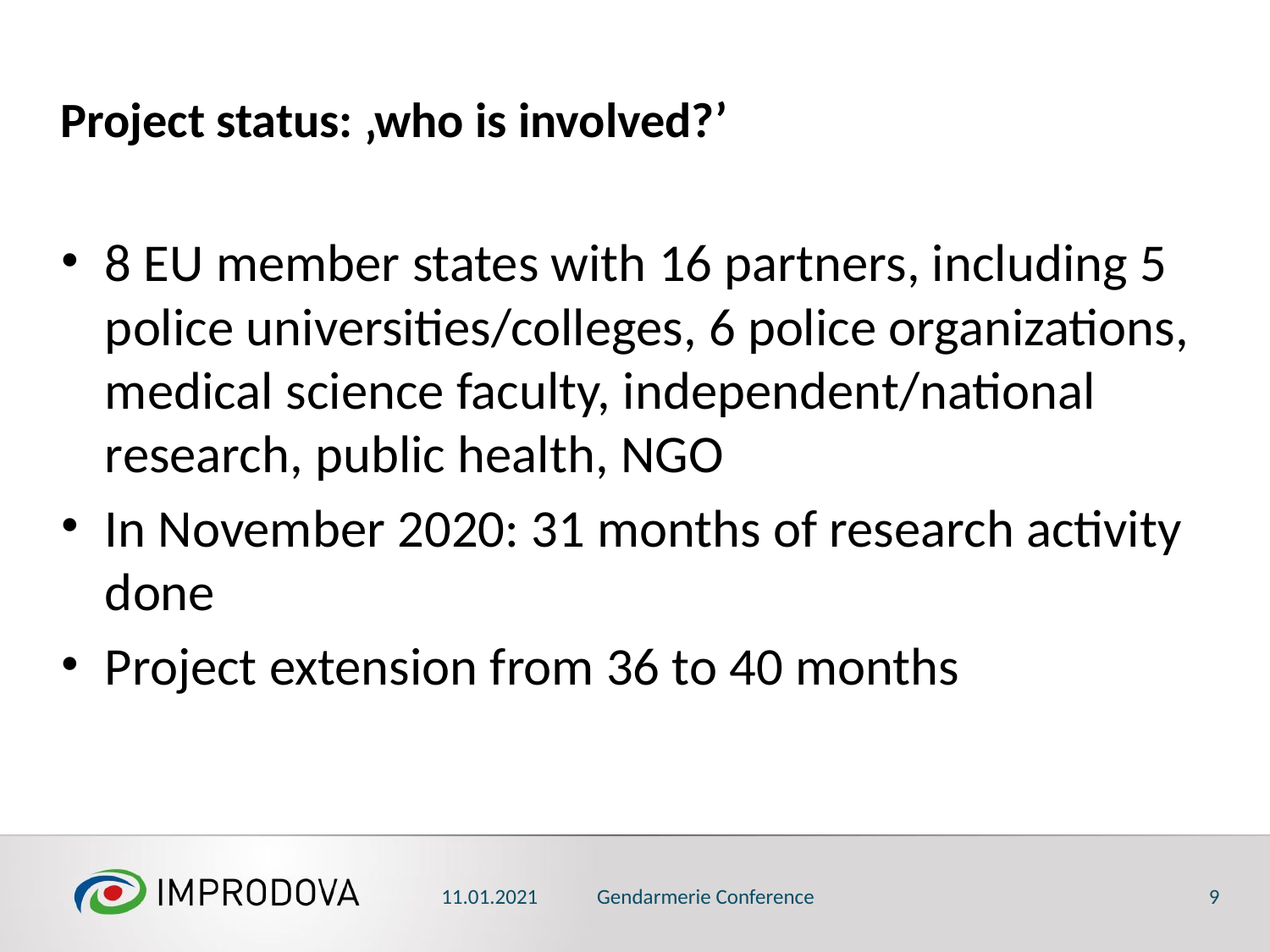# **IMPRODOVA's consortium**





11.01.2021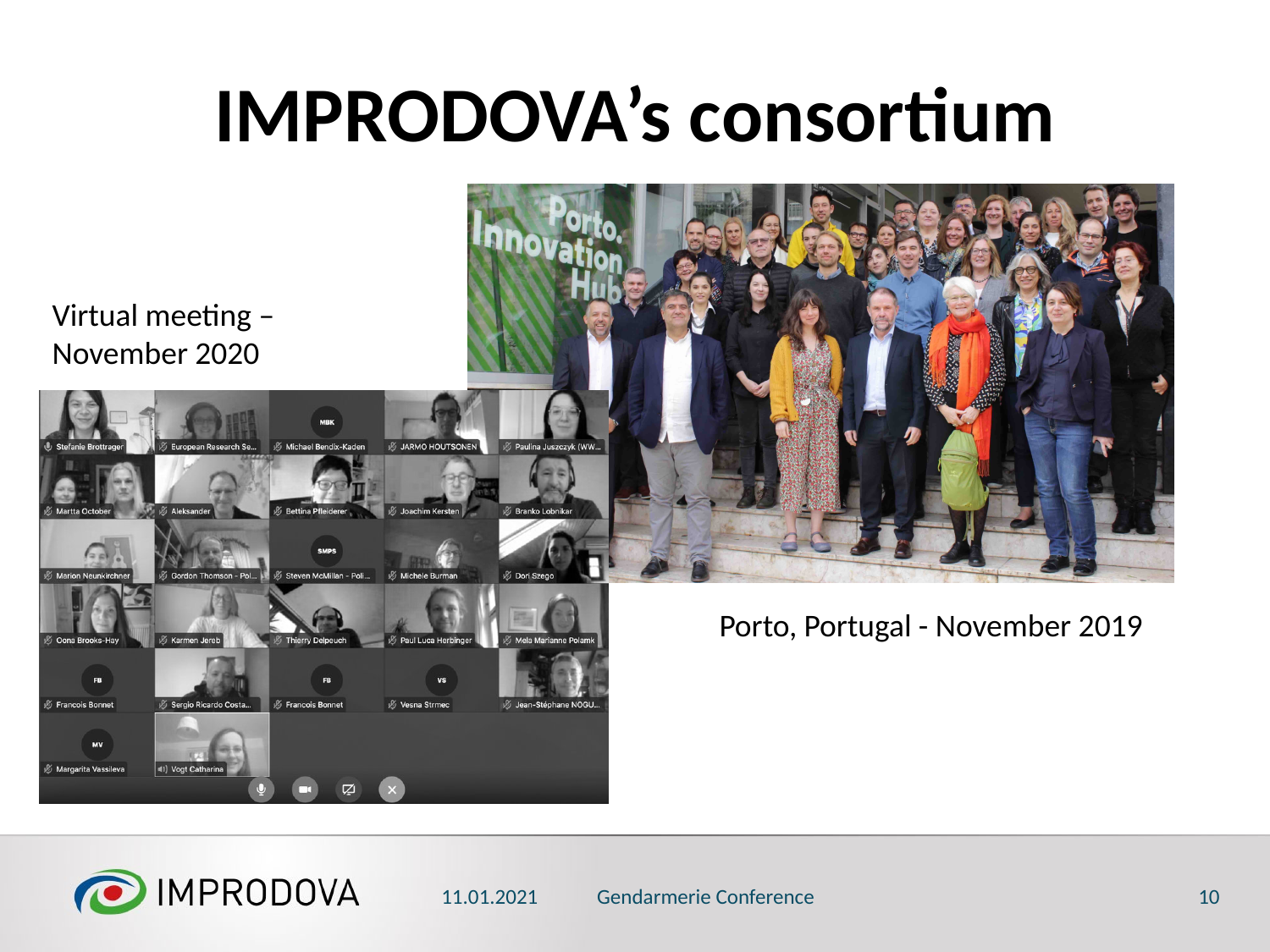#### **IMPRODOVA's main objective**

**Improve interagency cooperation** among HIDV frontline responders; develop and test tools for this aim; integrate **human factors** in FLR's perception of and interventon in HIDV cases.

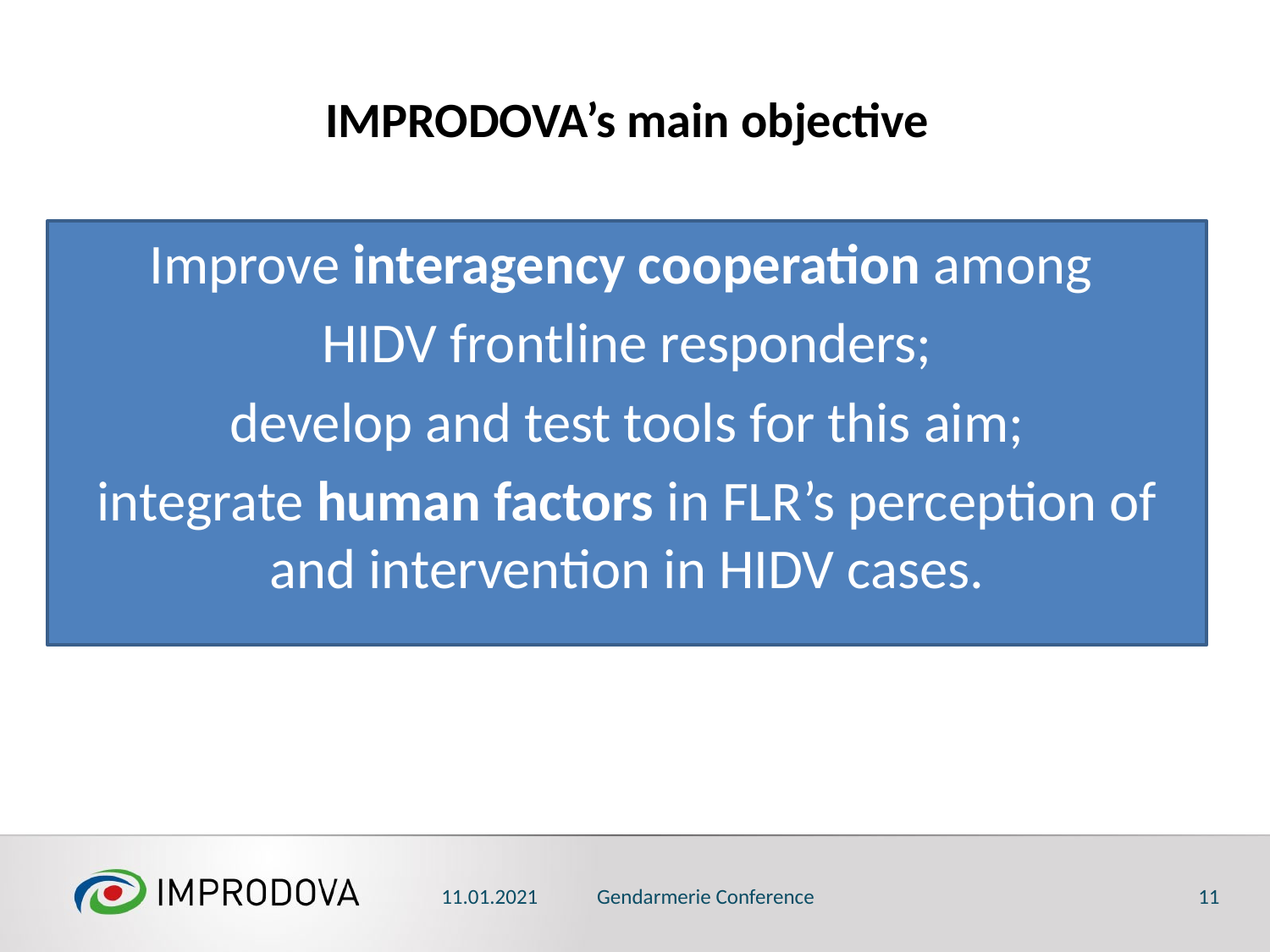#### **IMPRODOVA's structure**

WP1: WP1: target situation

# WP2: WP2: current state current state

WP3: WP3: Tools: Training and Tools: Training and response plattform

# WP4: WP4: Assessment of tools Assessment of tools



11.01.2021 Gendarmerie Conference <sup>12</sup>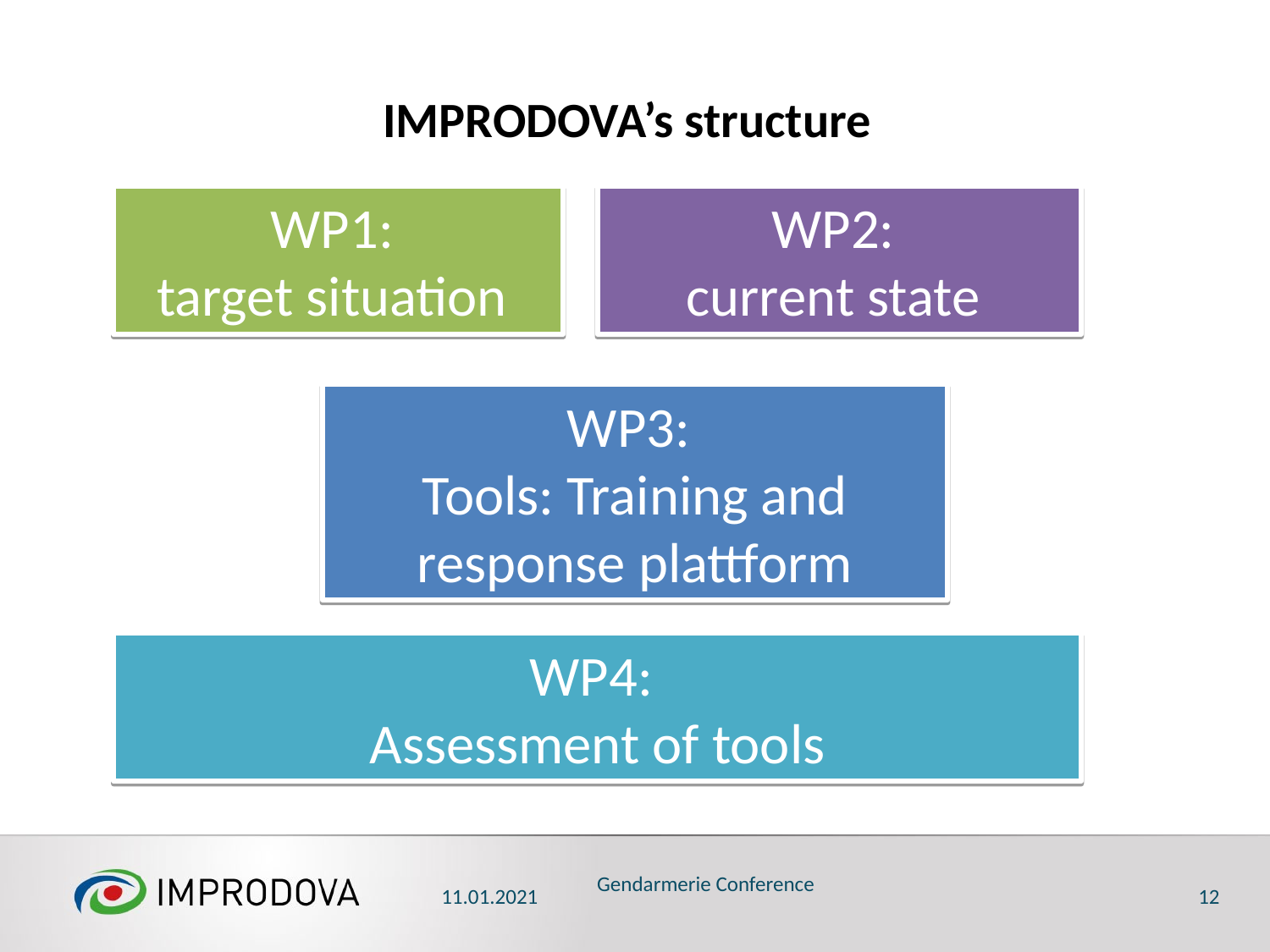#### **Key outcomes of WP1 and WP2**

- WP1's central outcome: relevance of Istanbul conventon (IC); Countries had already established advanced responses, IC occasionally not really compatble;
- WP2: Management level is decisive for interagency co-op: police is a key player;

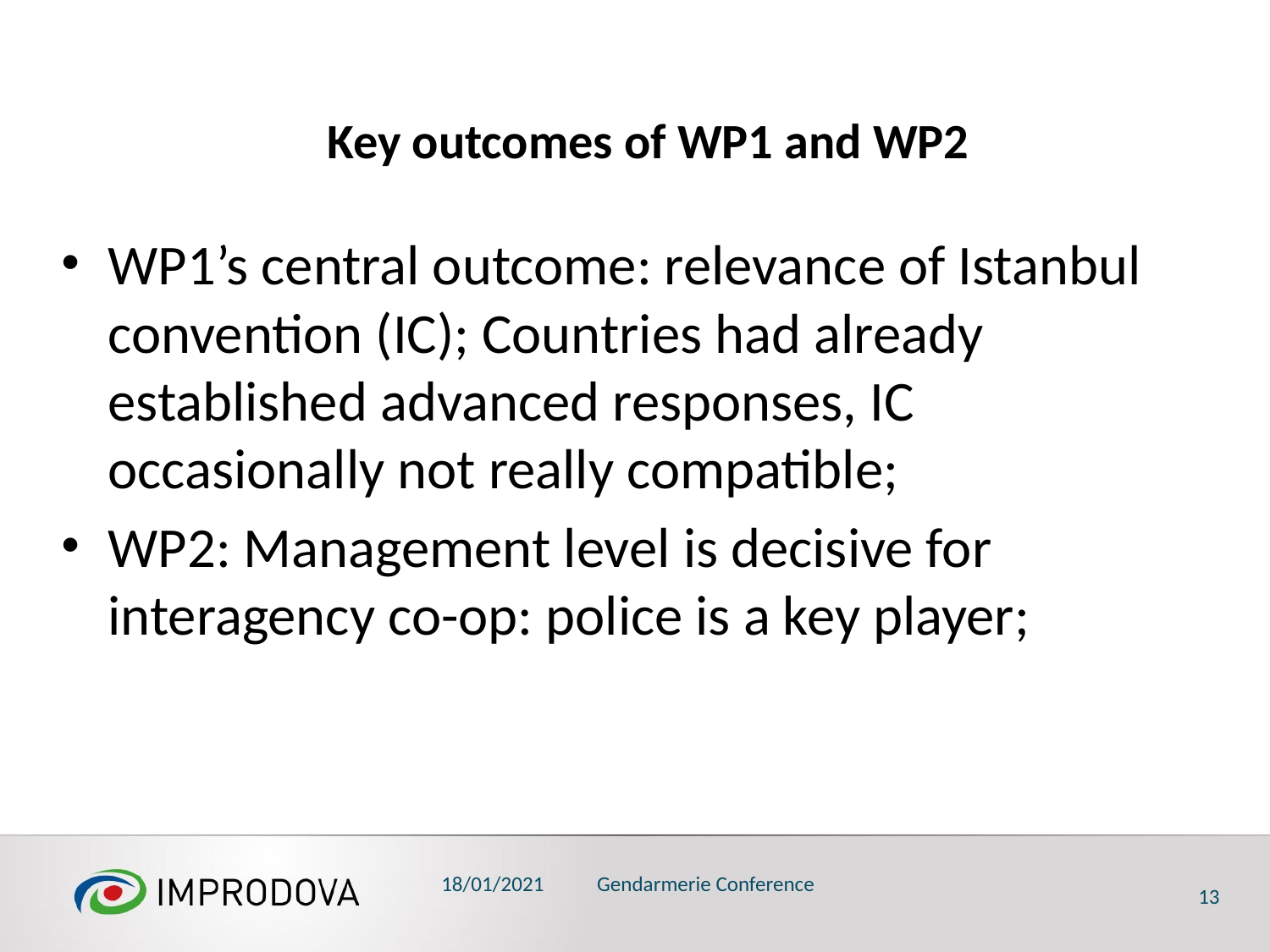### **Special Report: DV and COVID-19 lockdown**

- Individual level: risk factors, prevalence, reporting, accessing services
- Organisational level
- Societal level
- Human factors



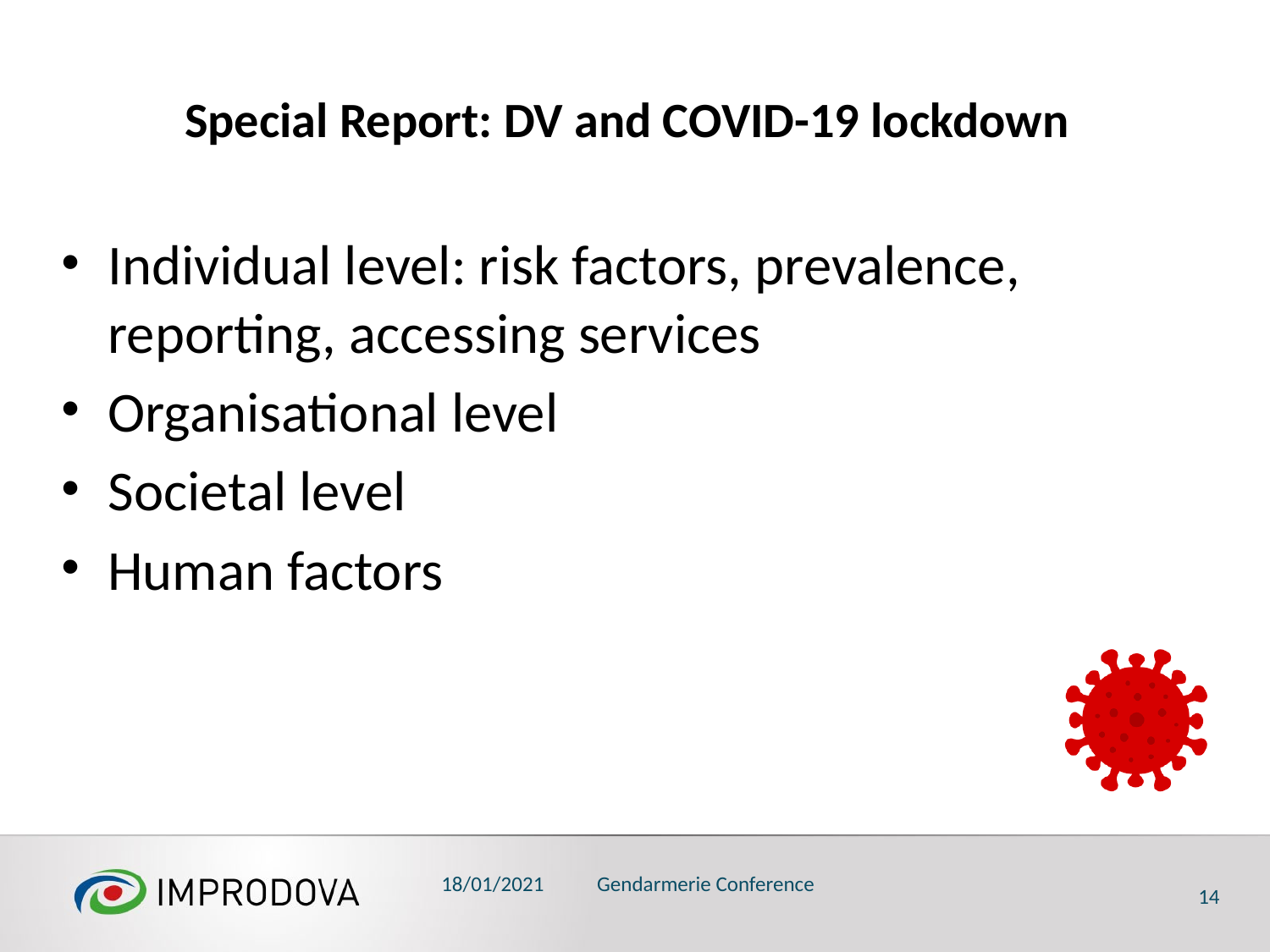- Effect on DV forms, frequency and intensity;
- Victims' opportunities to contact authorities, support, and access services;
- On authorities' capacities of prevention and intervention:
- Existing abusive relationships may have worsened;

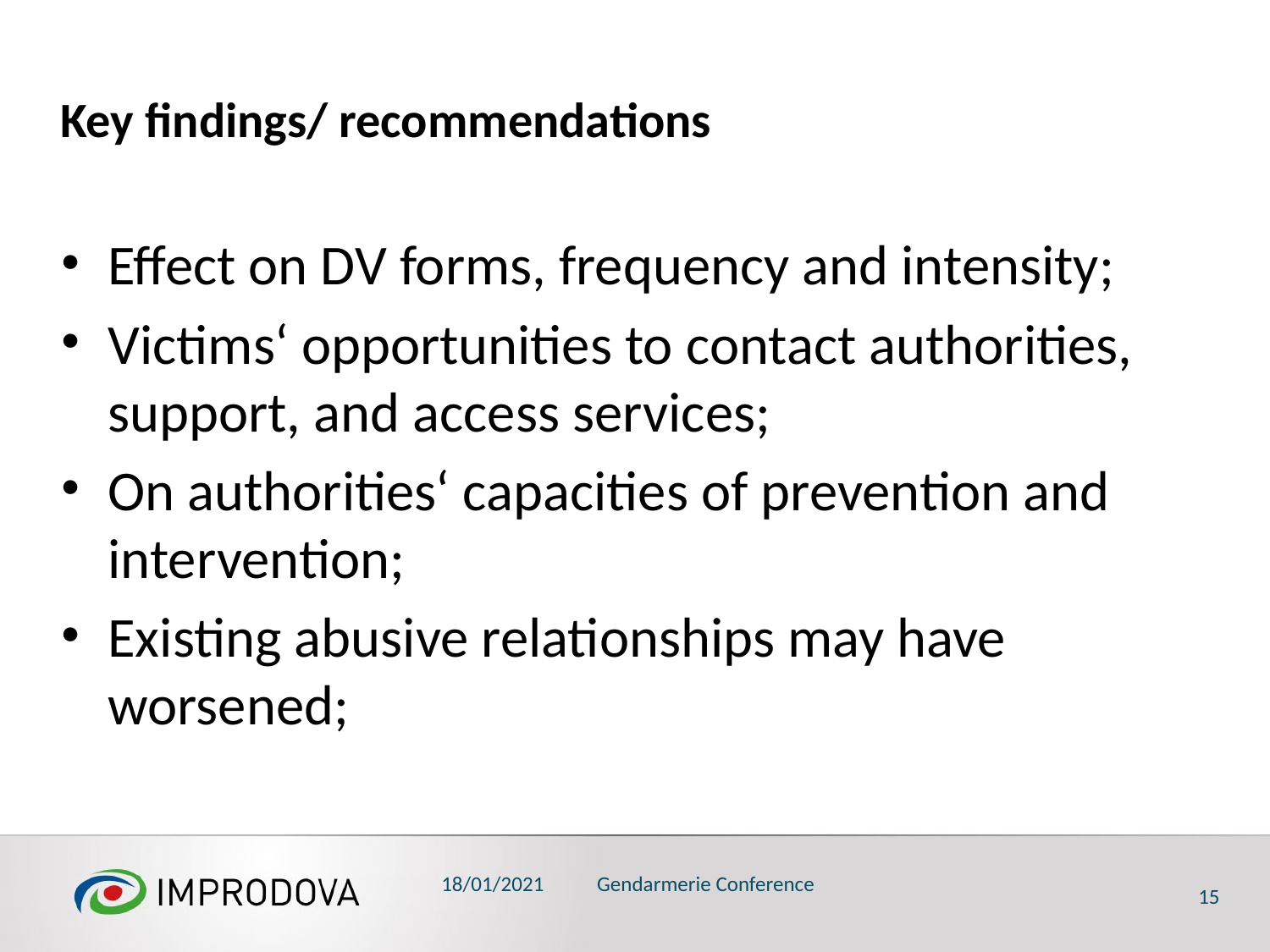- Increased possibilities of control and coercion;
- Considerations of leaving diminished/ postponed;
- Increased vulnerability for disabled, immigrant, and ethnic minority women;
- Agencies: no face-to-face contact; physical services closed;

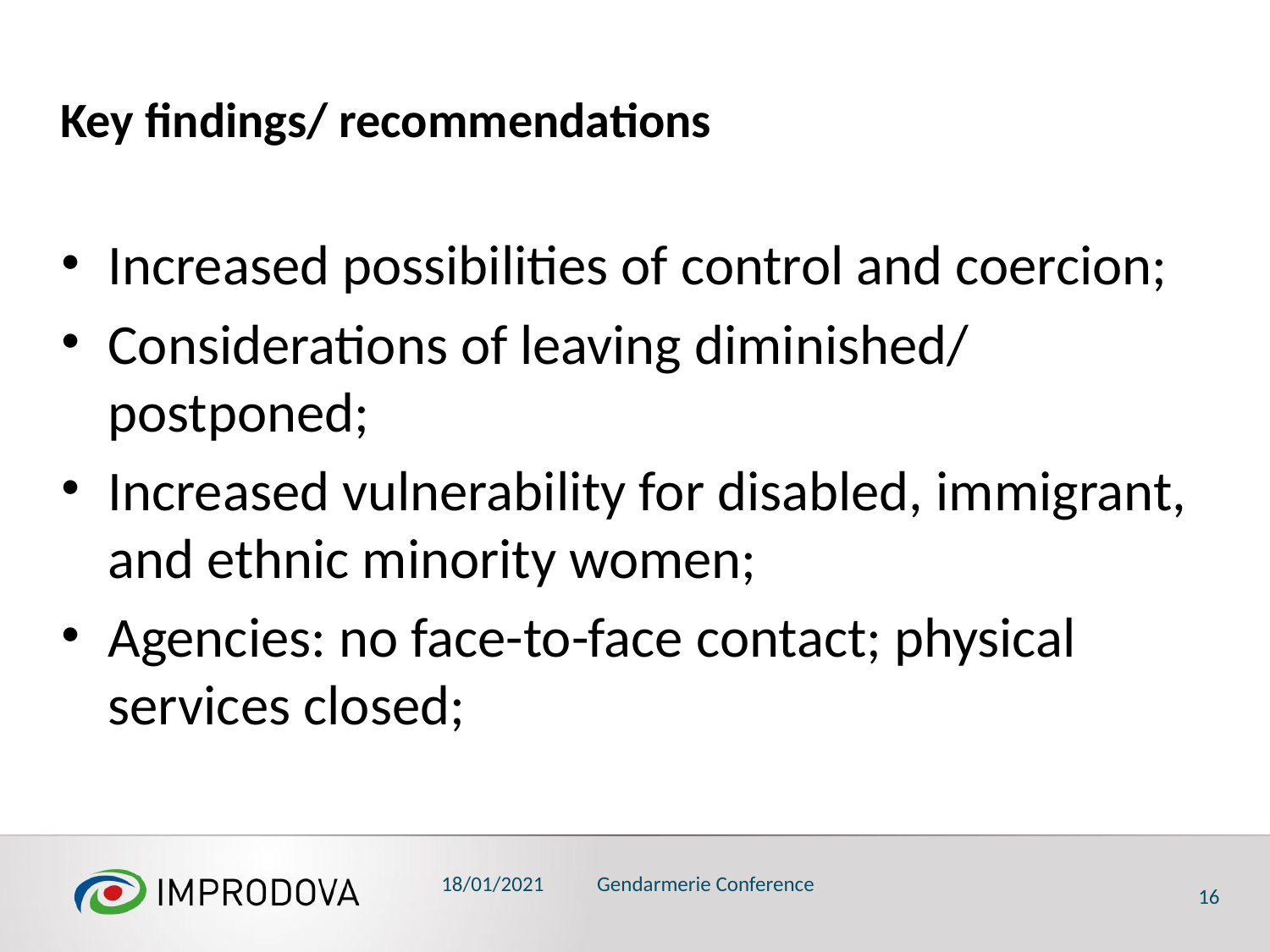- Shelters: fear of infection;
- Medical sector: Covid-19 patient priority;
- Worry: welfare of children;
- Best practice examples: pharmacies and supermarkets as contact points; new means for secure accommodation;

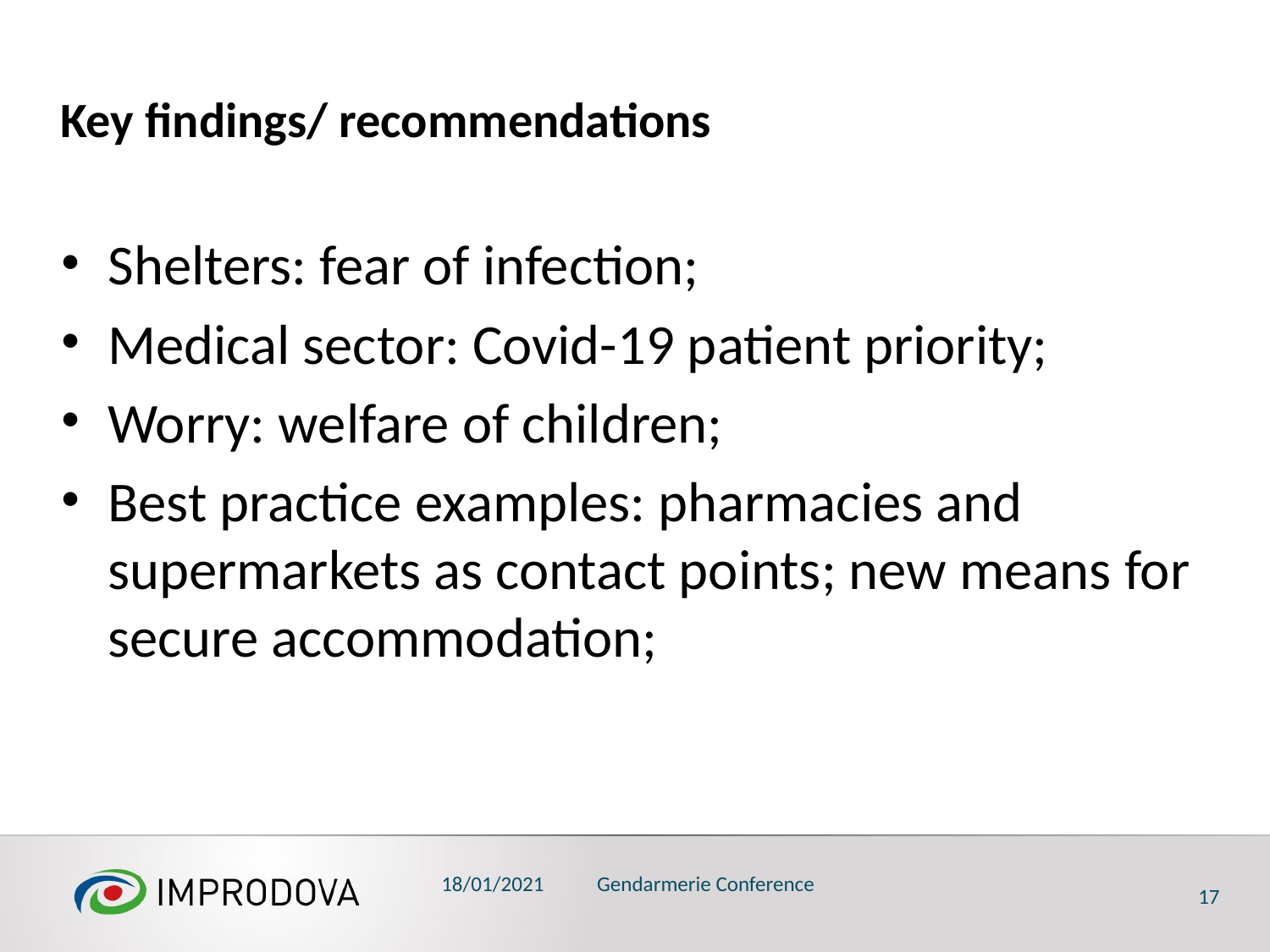- Victims' access to services;
- Contact points;
- Special care for the vulnerable;
- Public campaigns, aware raising;
- Harmonized definitions and classification of DV, robust data, monitor escalations;
- Help staff